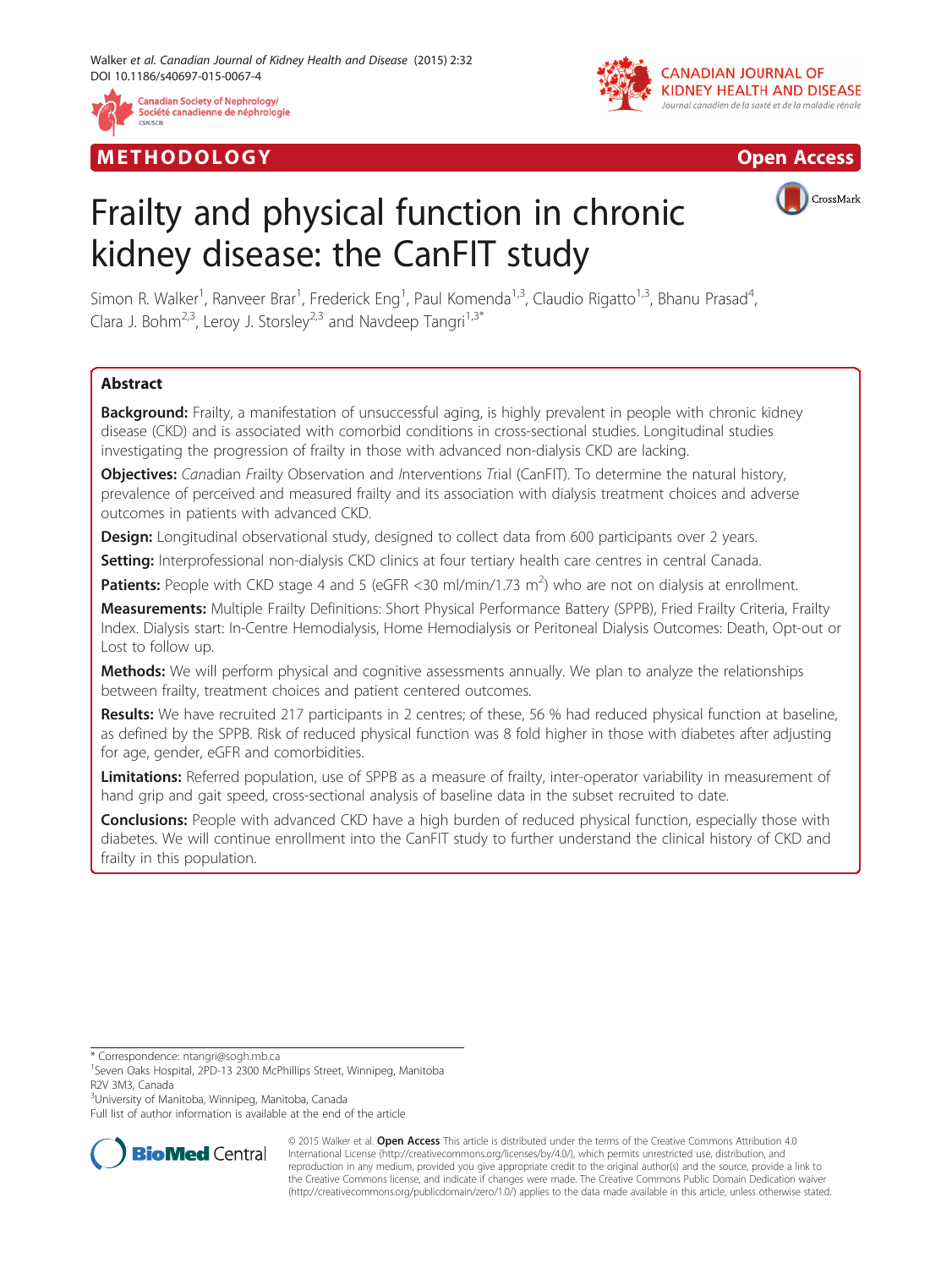# Résumé

Contexte: La fragilité, une manifestation du vieillissement malheureux, est très répandue chez les personnes atteintes d'insuffisance rénale chronique (IRC) et est associée à des conditions de comorbidité dans les études transversales. Rares sont les études longitudinales destinées à étudier la progression de la fragilité chez les personnes atteintes d'IRC avancée qui ne reçoivent pas de dialyse.

Objectifs: Canadian Frailty Observation and Interventions Trial (CanFIT). Déterminer l'évolution naturelle, la prévalence de la fragilité perçue et mesurée, de même que son association avec les options de traitement à la dialyse et les effets indésirables sur les patients atteints d'IRC avancée.

Type d'étude: Étude longitudinale d'observation visant à recueillir les données de 600 patients sur deux ans.

Contexte: Des unités interprofessionnelles d'IRC qui ne pratiquent pas la dialyse dans quatre centres de soins tertiaires du centre du Canada.

Participants: Des personnes atteintes d'IRC de stade 4 et 5 (R-EGF <30 ml/min/1,73 m<sup>2</sup>) qui ne recevaient pas de dialyse au moment de l'inscription.

Mesures: Diverses définitions de la fragilité : le Short Physical Performance Battery (SPPB), les critères de fragilité de Fried et l'indice de fragilité. Le lieu de l'amorce de la dialyse : la dialyse en centre, la dialyse à domicile; ou les résultats de la dialyse péritonéale : le décès, le refus ou la perte de suivi.

Méthodes: Nous effectuerons des examens physiques et cognitifs sur une base annuelle. Nous planifions analyser la relation entre la fragilité, le choix du traitement et les résultats axés sur le patient.

Résultats: Nous avons recruté 217 participants dans 2 centres; parmi ceux-ci, 56 % présentaient d'entrée de jeu une réduction des fonctions physiques, telles que définies par le SPPB. Les risques de subir une réduction des fonctions physiques étaient 8 fois supérieurs chez les patients souffrant de diabète, après ajustement selon l'âge, le sexe, le R-EGF et les comorbidités.

Limites de l'étude: La population désignée, le recours au SPPB pour mesurer la fragilité, la variabilité des intervenants dans la mesure de la vitesse de préhension et de marche, l'analyse transversale des données de référence du sous-ensemble recruté jusqu'à maintenant.

Conclusions: Les personnes atteintes d'IRC avancée sont accablées d'une forte réduction de la fonction physique, et particulièrement celles qui sont atteintes de diabète. Nous poursuivrons l'inscription à l'étude de CanFIT afin d'approfondir les connaissances au sujet de l'évolution clinique de l'IRC et la fragilité des personnes atteintes.

## What was known before?

People with mild to moderate CKD are more likely to be frail than those without CKD and those who have CKD and frailty are more likely to have poor outcomes. The clinical history of frailty in people with advanced CKD (eGFR <30 ml/min/1.73 m<sup>2</sup>) is poorly understood.

## What this article adds?

We will describe the correlates of frailty in people with advanced CKD and describe its trajectory. We will identify predictors of incident frailty and of progression of frailty. We will use this knowledge better to design studies of interventions to prevent or delay poor outcomes before the onset for kidney failure.

## Background

Chronic kidney disease (CKD) affects 3 million adults in Canada and these individuals are at risk for premature death and kidney failure [\[1](#page-9-0)]. Although CKD affects approximately 10 % of the general population, more than one third of elderly individuals have CKD [[2](#page-9-0)]. In the elderly, CKD is associated with increasing comorbid conditions, a higher risk of cardiovascular disease, and increasing levels of frailty and disability [\[3](#page-9-0)].

Frailty is a multidimensional syndrome, comprising physical and cognitive impairments, decreased physiological reserves and poor response to stressors [[4](#page-9-0)]. Patients with CKD are at increased risk of frailty and frail CKD patients may suffer from worse outcomes. Both CKD and frailty may be surrogates for unsuccessful aging. Several definitions and approaches to the identification of frailty have been proposed. The 'Frailty Phenotype', as defined by Fried et al., has become widely used, especially in studies of patients with CKD. This definition of frailty comprises five domains: slowness, weakness, weight loss, low activity and fatigue [[4\]](#page-9-0). Frailty is defined as the presence of significant deficits in three of the five domains and is associated with increased risk of falls, hospitalization and death [\[4](#page-9-0)]. In addition to the Fried criteria, poor cognition has been proposed as a domain of frailty and has also been associated with poor outcomes [\[5](#page-9-0)].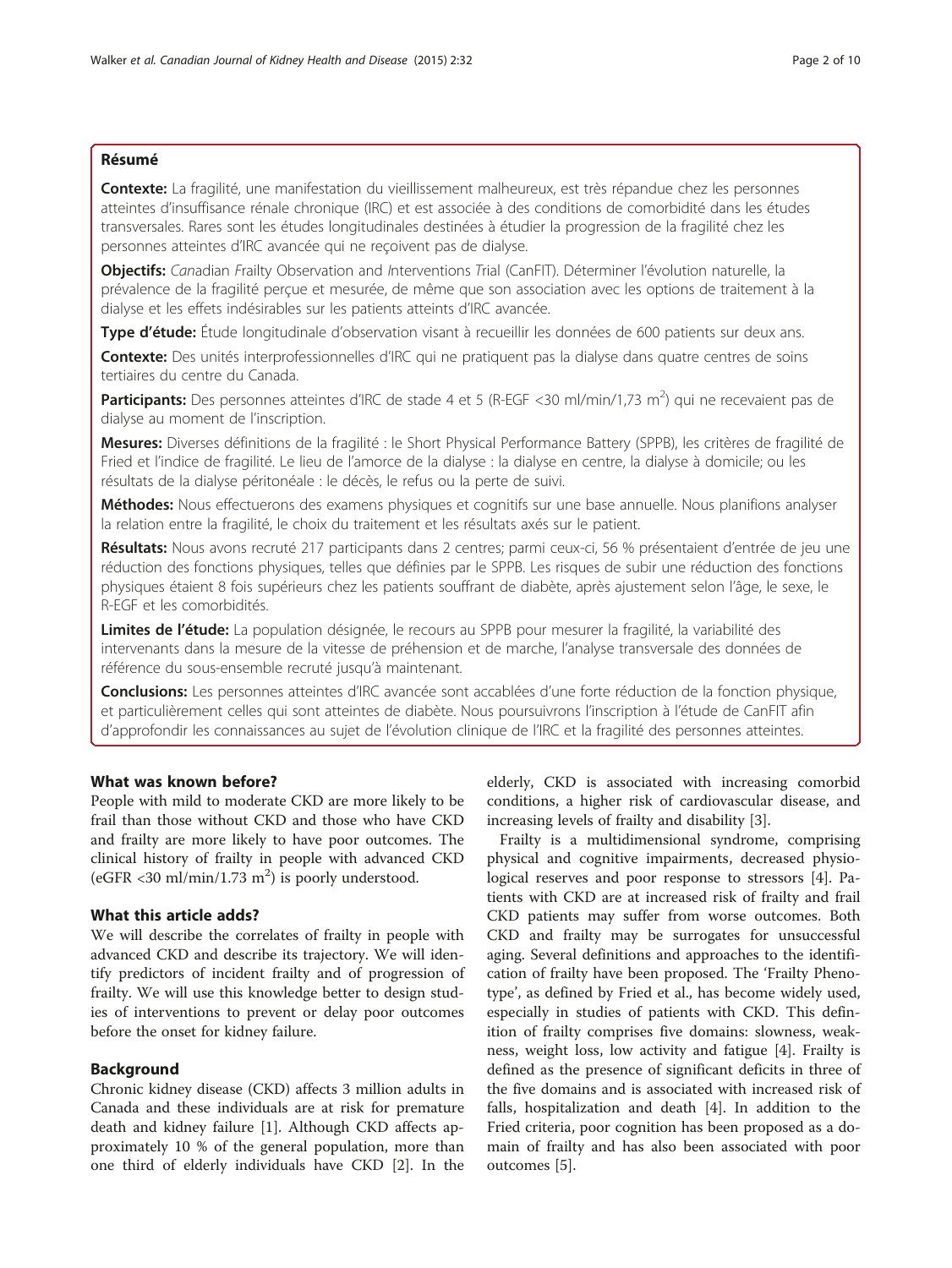Other definitions of frailty have been described. The Frailty Index identifies deficits from a pre-defined list of comorbid conditions, functional deficits and laboratory variables, and defines frailty as the occurrence of a threshold number of these deficits [\[6](#page-9-0)]. This definition provides more flexibility by describing frailty along a continuum rather than dichotomously as in the Fried Criteria. However, the Frailty Index requires the ability to track many variables and is more difficult to apply in a clinical setting. Another method for measuring frailty is the Short Physical Performance Battery (SPPB). The SPPB involves 3 simple tests; chair stand, gait speed and balance [[7\]](#page-9-0). This test is easy to administer and is readily standardized, using a scoring system of 0–12, defining normal physical function at a specific score. However, the SPPB focuses primarily on physical ability and may not capture the multidimensional nature of frailty.

Early studies of frailty and CKD have used heterogeneous definitions, and focused on patients on dialysis. More recently, studies have attempted to capture more domains of frailty and have found that the burden of frailty in individuals on dialysis and with moderate CKD (Stage 3 CKD, defined by estimated glomerular filtration rate (eGFR) 30– 60 mL/min/1.73 m<sup>2</sup>) is exceptionally high [\[8](#page-9-0), [9](#page-9-0)]. Although a link between frailty, CKD and poor outcomes has been demonstrated, most studies have used cross-sectional design and have applied different definitions of frailty (physical vs deficit based vs multi system), with limited comparisons between frailty definitions in the same population.

Furthermore, none of the studies included significant numbers of patients with CKD stages 4 and 5 (eGFR <30 ml/min/1.73 m<sup>2</sup>), where frailty is more common. The natural history of frailty in people with CKD stages 4 and 5 and its association with adverse outcomes is poorly understood. We are therefore conducting the CanFIT (Canadian Frailty Observation and Interventions Trial) study in order to understand the clinical history of frailty in this population and its association with worsening kidney function, adverse outcomes, and dialysis treatment modality decisions. This manuscript describes the methodology of the CanFIT study and reports on the baseline characteristics of the cohort recruited to date.

## Methods

## **Objectives**

We are conducting the CanFIT study in order to understand the natural history of frailty in this population, the connection between frailty, worsening kidney function and adverse outcomes, and the impact on treatment modality decisions. The objective of the CanFIT study is to determine the clinical history, prevalence of perceived and measured frailty and its association with dialysis treatment choices and adverse outcomes in patients with advanced CKD. Secondary downstream objectives are to evaluate and pilot interventions aimed at reducing frailty in patients who are at high risk for these adverse outcomes.

## Study design

This multicentre, longitudinal observation cohort study began enrolling participants in September 2012 and is designed to collect data from 600 participants over 2 years. After obtaining consent, each participant undergoes a physical assessment at their next clinic visit (3–6 months after Date of Consent). Participants will be followed up by repeating the assessment annually (every 9–15 months, depending on clinic appointment dates) until they reach a study endpoint; Death, Opting Out or Loss to Follow Up. We have developed detailed standard operating procedures which detail definitions, methods, patient flow, audit procedures, etc. New staff members are trained using these protocols. Ethics approval obtained from University of Manitoba Health Research Ethics Board on March 28, 2012 and renewed annually (Ethics Reference Number: H2012:001). Approval also obtained from St. Boniface Hospital Research Review Committee on June 20, 2013 (Reference Number: RRC/2013/1294).

## Study participants

Individuals with Stage 4 or 5 CKD, defined by eGFR  $>$ 30 mL/min/1.73 m<sup>2</sup>, are approached to participate in the study if they attended an interprofessional non-dialysis CKD clinic at one of three sites in Winnipeg, MB (Sites: Seven Oaks General Hospital, St. Boniface General Hospital, Health Sciences Centre) or one site in Regina, SK (Kidney Health Centre at Regina General Hospital). Individuals are excluded if they are incapable of informed consent, if they are unable to speak English, or of they have been treated with a dialysis modality before their first assessment. Individuals who are blind are excluded from participating, however, visually impaired individuals were included if they retained some visual ability. Please see Fig. [1](#page-3-0) for the flow of participants through our study.

#### Data collection

Upon entry to the study, demographic information is recorded (date of birth, gender and race). At each assessment, comorbidities, case report form questions, questionnaires, physical function tests, the physician and nurse impression of frailty is recorded and chart review information is collected (comprising laboratory results, adverse events and additional comorbidities).

## **Comorbidities**

Comorbidities are recorded in two groups: Self-reported and Case Summary reported. Self-reported comorbidities are assessed by recording the participant's response to a predetermined question (e.g., 'have you ever been diagnosed with asthma by a doctor?'). Self-reported comorbidities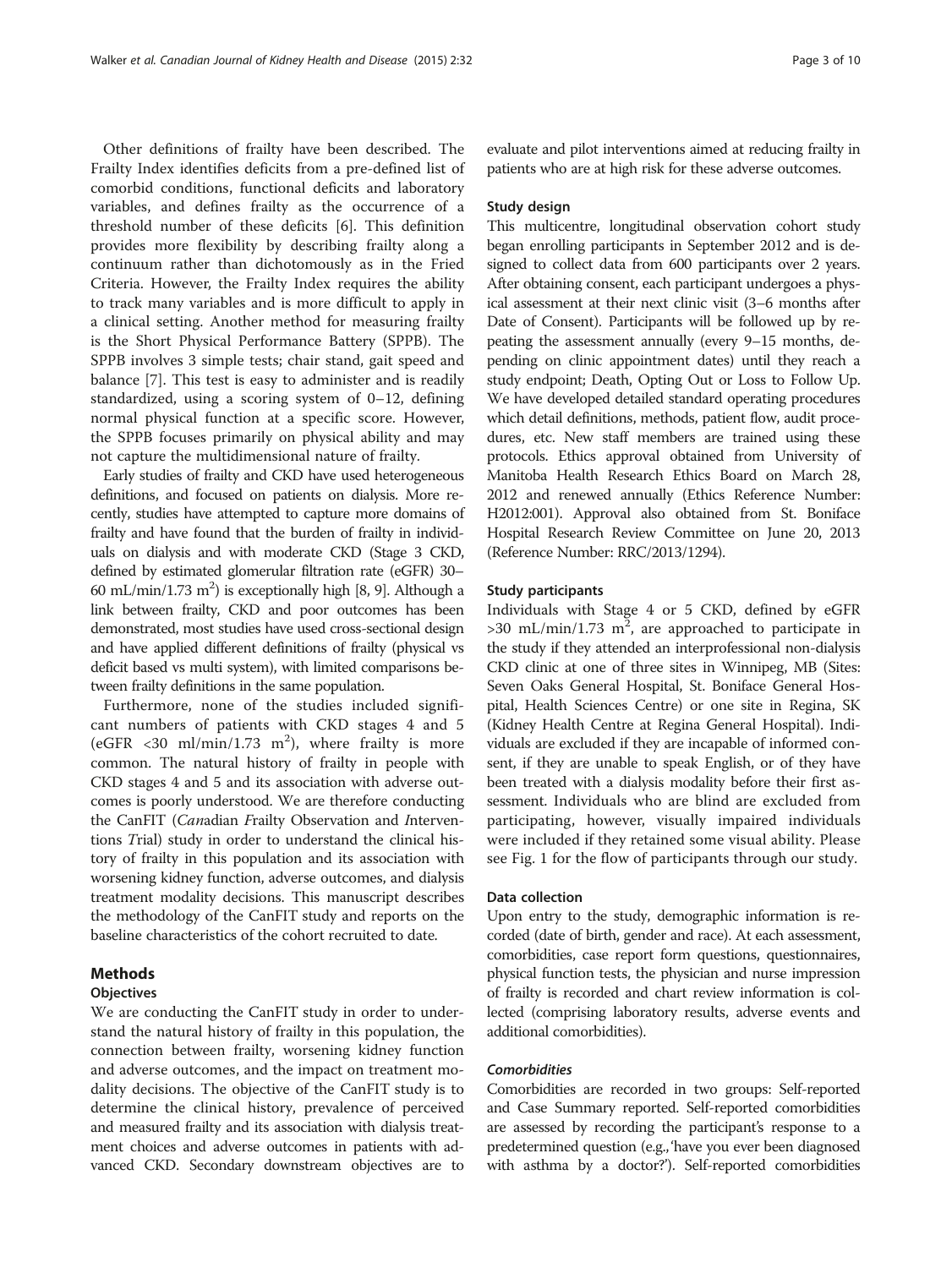<span id="page-3-0"></span>

include: Asthma, Arthritis, Visual Impairment, Hearing Impairment, Depression, Anxiety/Panic Attacks, Malignancy, and Psychological Stress/Acute Disease. Case Summary Reported comorbidities are collected by searching for terms or synonyms on the participant's case summary (found in their clinic chart, adjudicated by their nephrologist and reviewed by the interprofessional team on an annual basis). If the Case Summary lists the comorbidity or a synonym, the comorbidity is marked as present. Case Summary reported comorbidities include: Myocardial Infarction (MI), Prior angioplasty or stent, Prior cardiac surgery, Diabetes (Type I or II), Hypertension, Dyslipidemia, Peripheral Arterial Disease, Stroke, Cerebrovascular disease (i.e., Transient Ischemic Attack), Other Neurologic Disease (i.e., Parkinson's, Alzheimer's, Huntington's or Multiple Sclerosis), Cirrhosis, Gastro-intestinal Disease, Pulmonary Hypertension, Chronic Obstructive Pulmonary Disease (COPD), Congestive Heart Failure (CHF). A free text field is also included to collect any comorbidities not captured by the included list.

## Case report form questions

Participants are asked for responses to several questions: weight loss within 3 and 12 months, number of falls within 1, 3 and 12 months, use of mobility aids within the last year (defined as any objects used to assist the participant with self-transportation, such as a cane, walker, wheelchair, etc.), new living arrangements within the last year and hospital admission and reason within the last year (defined as 24 h or greater stay in hospital). The participant is also asked for their height (in inches or cm), due to clinic resource constraints; this is used to calculate a body mass index (BMI).

#### **Ouestionnaires**

The questionnaires administered are: Centre for Epidemiological Studies Depression Scale (CES-D, 2 Item version, adapted from Cardiovascular Health Study) [\[4](#page-9-0)], Geriatric Depression Scale (GDS, 5 item version) [\[10, 11\]](#page-9-0), Montreal Cognitive Assessment (MoCA version 1.0) [[12](#page-9-0)], EQ5D and Visual Analogue Scale (VAS) (Version 1.0, 2007) [[13](#page-9-0)], Physical Activity Scale for the Elderly Survey (PASE) [[14](#page-9-0)]. Each questionnaire is scored according to the official instructions included with the questionnaire. A participant is scored as 'Exhausted' if they answered 'Occasionally' or 'Most or all of the time' to either question on the CES-D. A participant is scored as 'Depressed' if they answered positively for 2 or more of the 5 questions for the GDS. The MoCA is scored according to MoCA Version 1 instructions. EQ5D is reported as a string of the responses grouped together (e.g., 32121) and EQ-VAS is reported as a whole number, from 1 to 100. The PASE is scored using the included scoring system and results are reported as both PASE score and Paffenbarger Physical Activity Index score (kcal/week).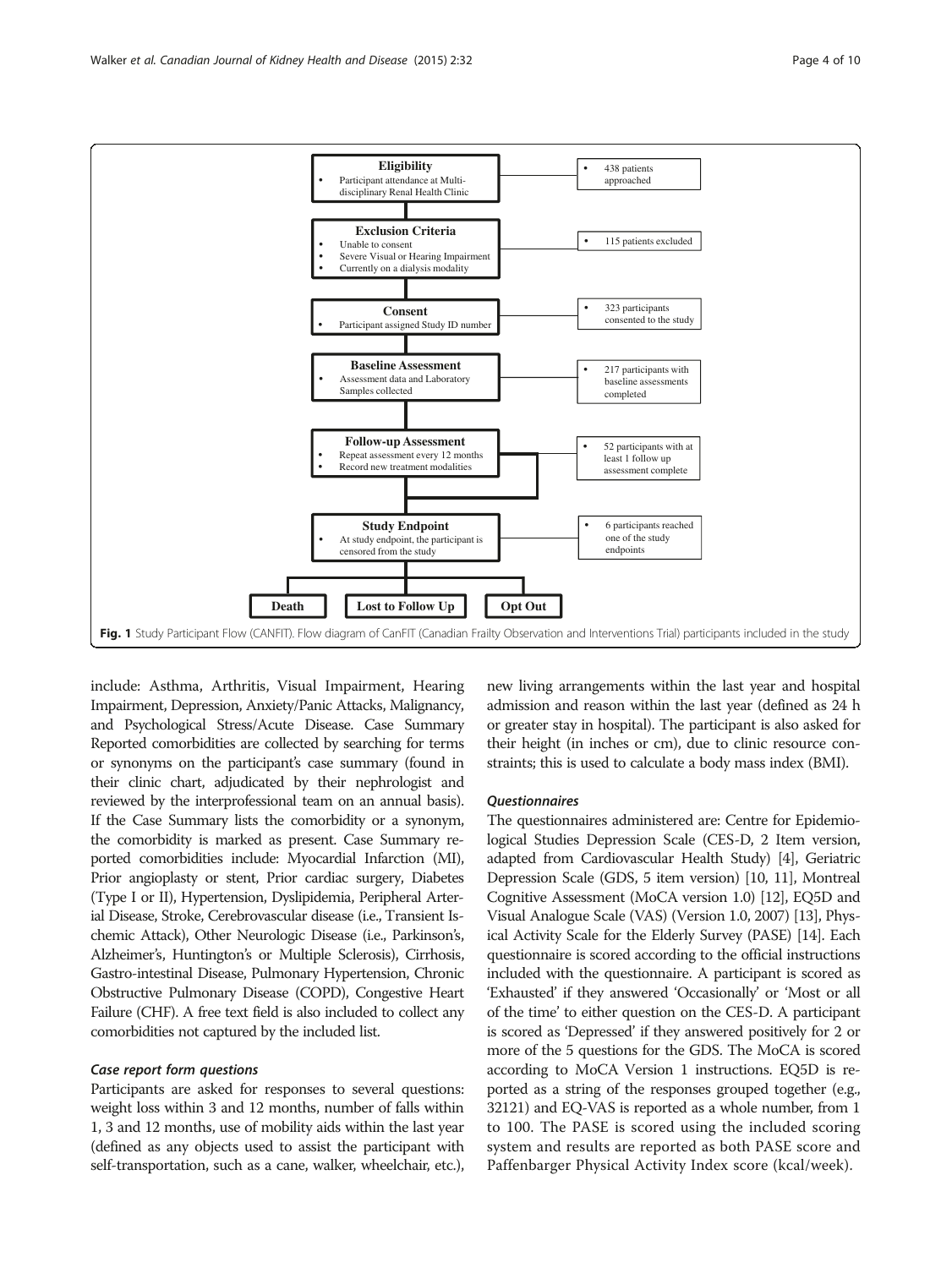## Physical tests

Patients are asked to perform the Short Physical Performance Battery (SPPB) and Handgrip Strength tests at each assessment. The SPPB (adapted for 4 m walking distance) contains 3 balance tests (side by side, semi-tandem and tandem), chair stand test and 4 m gait speed test. Handgrip strength is measured using a Jamar Hydraulic Dynamometer (Model J00105, LaFayette Instrument Company Inc.), measured 2 times on each hand and all values recorded in kilograms. The SPPB is scored from 0 to 4 in 3 sections (see Table 1); balance tests (Side by side, semitandem and tandem), chair stand test and 4 m gait speed test. Ability to perform side by side and semi-tandem balance tests are scored 1 pt =  $\geq$ 10s, 0pts = <10s or unable. Ability to stand in tandem stance is scored:  $2pts = 10s$ , 1 pt =  $3-10s$ , 0 pt =  $<$ 3 s or unable. The chair stand test is scored from 0 to 4 based on pre-established time cut offs, 4 pts =  $\leq$ 11.19 s, 3 pts = 11.20–13.69 s, 2 pts = 13.70– 16.69 s, 1 pt =  $\geq$ 16.70s, 0 pts =  $>$ 60s or unable. The 4 m gait is scored from 0 to 4 based on pre-established time cut offs,  $4pts = <4.82$  s,  $3pts = 4.82 - 6.20s$ ,  $2pts = 6.21 -$ 8.70,  $1pts = >8.70s$ ,  $0pts = unable$ .

#### Chart review

After the assessment, the research coordinator obtains the laboratory values from the participants chart (using laboratory test dates on the closest date to the participant's clinic visit), including: Hemoglobin (mg/L), Creatinine  $(umol/L)$ , eGFR  $(mL/min/1.73 \text{ m}^2)$ , Blood Glucose

Table 1 Short physical performance battery scoring [[7](#page-9-0)]

(mmol/L), Serum Calcium (mmol/L), Serum Phosphate (mmol/L), Serum Albumin (mmol/L), Alkaline Phosphatase (U/L), Aspartate Transaminase (U/L), Alanine Transaminase (ALT), Urine Albumin Creatinine Ratio, Hemoglobin A1C (%), Parathyroid Hormone (ng/mL), Low Density Lipoprotein (mmol/L), High Density Lipoprotein (mmol/L) and Triglycerides (mmol/L). Other values extracted from the participant's chart include: Weight (kg), Systolic Blood Pressure (mmHg), Diastolic Blood Pressure (mmHg), Treatment Plan (i.e., Hemodialysis, Peritoneal Dialysis, Home Hemodialysis or no Renal Replacement Therapy) and Case Summary Comorbidities.

## Study outcomes

Participants will be followed until death, or opting out, or loss to follow up. Participant death will be confirmed by medical records review. Date of death and cause of death will be recorded. If a participant opts out of future participation in the study, their permission is requested to use the data and laboratory samples already collected. If permission is denied, the data and laboratory samples are destroyed. If permission to use the existing data and laboratory samples is given, the data remains in the data set, but the participant is no longer followed up. A participant is defined as 'Lost to Follow Up' if they are no longer attending one of the clinics associated with the study and were not accessible to the research coordinators. Starting another treatment modality after the first

| Test                 |                                                                                                                                                                                                    | Scoring      |                    | Total    |
|----------------------|----------------------------------------------------------------------------------------------------------------------------------------------------------------------------------------------------|--------------|--------------------|----------|
| Chair stand test     | The time taken for the participant to rise from sitting in a chair<br>5 times is measured. The test is completed without using hands<br>on the chair or other tools to help the participant stand. | $\Omega$     | Unable or >60s     | 4 points |
|                      |                                                                                                                                                                                                    |              | $\geq$ 16.70s      |          |
|                      |                                                                                                                                                                                                    | 2            | 13.70-16.69 s      |          |
|                      |                                                                                                                                                                                                    | 3            | 11.20-13.69 s      |          |
|                      |                                                                                                                                                                                                    | 4            | $\leq$ 11.19 s     |          |
| <b>Balance tests</b> | Side by Side: the participant is asked to stand with both feet side<br>by side and the time is measured.                                                                                           | $\mathbf{0}$ | Unable or $<$ 10s  | 4 points |
|                      |                                                                                                                                                                                                    |              | $\geq 10s$         |          |
|                      | Semi-Tandem: the participant is asked to stand with one foot<br>slightly more in front of the other and the time is measured.                                                                      | $\Omega$     | Unable or $<$ 10s  |          |
|                      |                                                                                                                                                                                                    |              | $\geq 10s$         |          |
|                      | Tandem: the participant is asked to stand with one foot in front<br>of the other and the time is measured                                                                                          | $\Omega$     | Unable or $<$ 3 s  |          |
|                      |                                                                                                                                                                                                    |              | $3.00 - 9.99 s$    |          |
|                      |                                                                                                                                                                                                    | 2            | $\geq$ 10s         |          |
| 4 m gait speed test  | The time taken for the participant to walk 4 m is measured twice.<br>The average time of the two trials is used to calculate score. Use<br>of a mobility aid in the test was recorded.             | $\mathbf 0$  | Unable to Complete | 4 points |
|                      |                                                                                                                                                                                                    |              | >8.70s             |          |
|                      |                                                                                                                                                                                                    | 2            | $6.21 - 8.70s$     |          |
|                      |                                                                                                                                                                                                    | 3            | $4.82 - 6.20s$     |          |
|                      |                                                                                                                                                                                                    | 4            | $<4.82$ s          |          |

The SPPB is scored from 0 to 4 in 3 sections for a maximum score of 12 and minimum score of 0. Scores were grouped by normal physical function and frail: score ≥10 (normal physical function) and score <10 (reduced physical function as measure of frailty)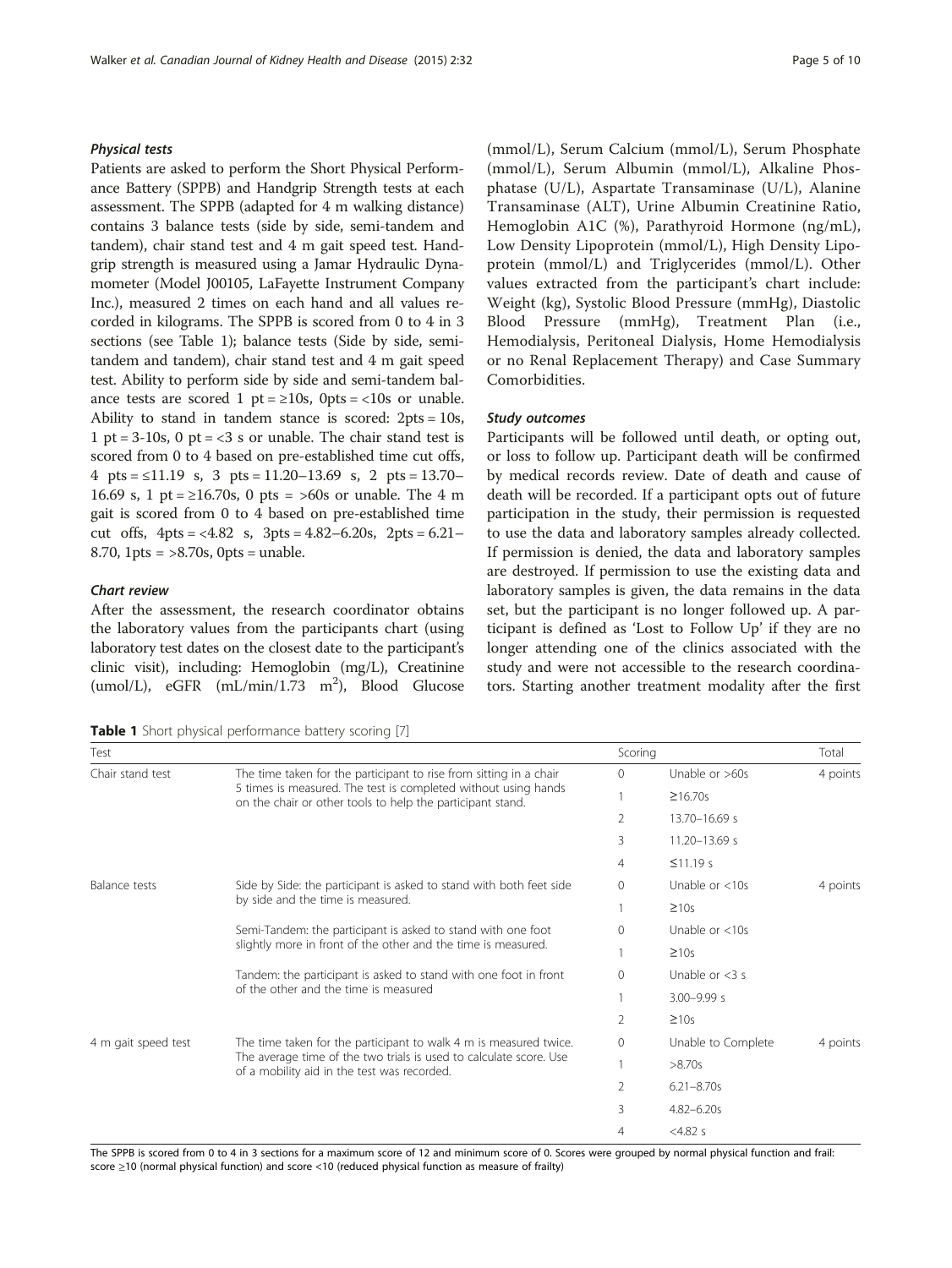assessment, such as peritoneal dialysis or hemodialysis is not defined as a study endpoint.

Other outcomes collected during the study include morbidity, falls, new disability and new dialysis modality. Morbidity outcomes will be collected using the Selfreported Comorbidities, Case Summary Comorbidities and self-reported hospital admissions collected during the assessment. At the 3 year point of the study, outcomes will be investigated by linking personal health identifier numbers with databases including the Canadian Institute of Health Information-Discharge Abstract Database (CIHI-DAD), Manitoba Drug Program Information Network (DPIN), Saskatchewan Pharmaceutical Information Program (PIP) and by linking to physician claims for hospitalizations. These linkages will be performed at the Manitoba Center for Health Policy. This will allow for information such as hospitalizations, pharmaceutical drug use and health outcomes to be collected. Kidney failure, defined by a need for dialysis or kidney transplant and death will be confirmed by linkage to the Manitoba Renal Program (MRP) database.

## Plan for future analysis

Frailty will be measured using the Fried'Frailty Phenotype', Rockwood Frailty index, physician and nurse perception, as well as the SPPB. Future analysis will involve applying these other definitions of frailty to the dataset. The Fried Frailty Criteria (a.k.a. the Frailty Phenotype) was established by Fried et al. in 2001. This method measures 5 domains of frailty; Weight Loss, Weakness, Exhaustion, Slowness and Low Activity. Standardized criteria are applied to determine whether a participant's score is frail or not. For example, an individual is defined as frail in Weight Loss if the report more than 10 lbs of unintentional weight loss within the last 12 months. If a participant is positive for three or more of the criteria, they are classified as frail. In some instances, intermediate or pre-frailty is defined as positive for one or two criteria. The advantage of the Fried criteria is that they provides a specific definition of frailty, which provides a method to compare populations from different studies. Furthermore, the Fried criteria use data from multiple aspects, capturing the multiple domains of frailty. The disadvantage of this method is that the dichotomous classification may not capture mild frailty. Also, the measurements are a mix of objective and self-reported which could be difficult to standardize.

The Frailty Index was established by Rockwood et al. in 2006 and provides a continuous definition of frailty. In this methodology, clinical problems are recorded as present or not present in a patient, obtained using a predetermined list. The number of present deficits is divided by the total number of clinical problems on the pre-determined list to give a proportion. With this method more deficits indicates a higher degree of frailty. The advantage of the Frailty Index is its flexibility. Since there is no cutoff point for frailty, this method defines participants as plots on a continuum rather than grouping them as frail or non-frail. However, it can be difficult to standardize if different criteria are used for the diagnosis of an individual deficit. Furthermore, the measurements can also be a mix of objective and self-reported measures.

The Short Physical Performance Battery (SPPB) was developed in 1994 by Guralnik et al. and categorizes physical function as poor or high. For this method, gait speed, balance and chair stand times are measured and compared against standardized values, which yield a score from zero to 4 for each component. A cumulative score is then counted, providing a number from zero to twelve. The advantage of the SPPB is that it provides a robust, simple and objective method of assessing physical function that can be standardized and allow for comparison to other populations. However, this method does not capture all domains of frailty and may be less sensitive.

Wewill also collect the following data from the physician and nurse who have seen the participant during their clinic visit. 1. 'Do you think the patient is frail?', 2. 'Rate the patient's level of frailty  $(1 = \text{very fit}, 5 = \text{very}$ frail), 3. 'If the patient chooses dialysis, do you think they will live > 6 months?', and 4. 'If the patient chooses dialysis, do you think they will have a "Good" quality of life?'. If the participant was already on dialysis at the time of the visit, Question 3 and 4 are omitted. While this method is subjective, we are interested in whether the perception of the health care providers has correlation with other frailty measures.

At the 3 year mark of the study, the study database will be linked to databases (see Study Outcomes) using Personal Health Information Numbers (PHIN), allowing information about hospitalizations and health outcomes to be collected. Laboratory Samples will be analyzed for biomarkers, such as cystatin C and FGF-23 at a later date.

Concurrently with this prospective cohort study, we are conducting systematic reviews and pilot clinical trials of several nutrition and exercise interventions for reducing frailty in patients with CKD. We hope to enroll study participants in randomized trials for the most promising interventions after 3 years of observation.

# Analysis

## Preliminary analysis

The preliminary data presented here include data on SPPB measurements for the first 217 participants. For the preliminary analysis, participants were grouped by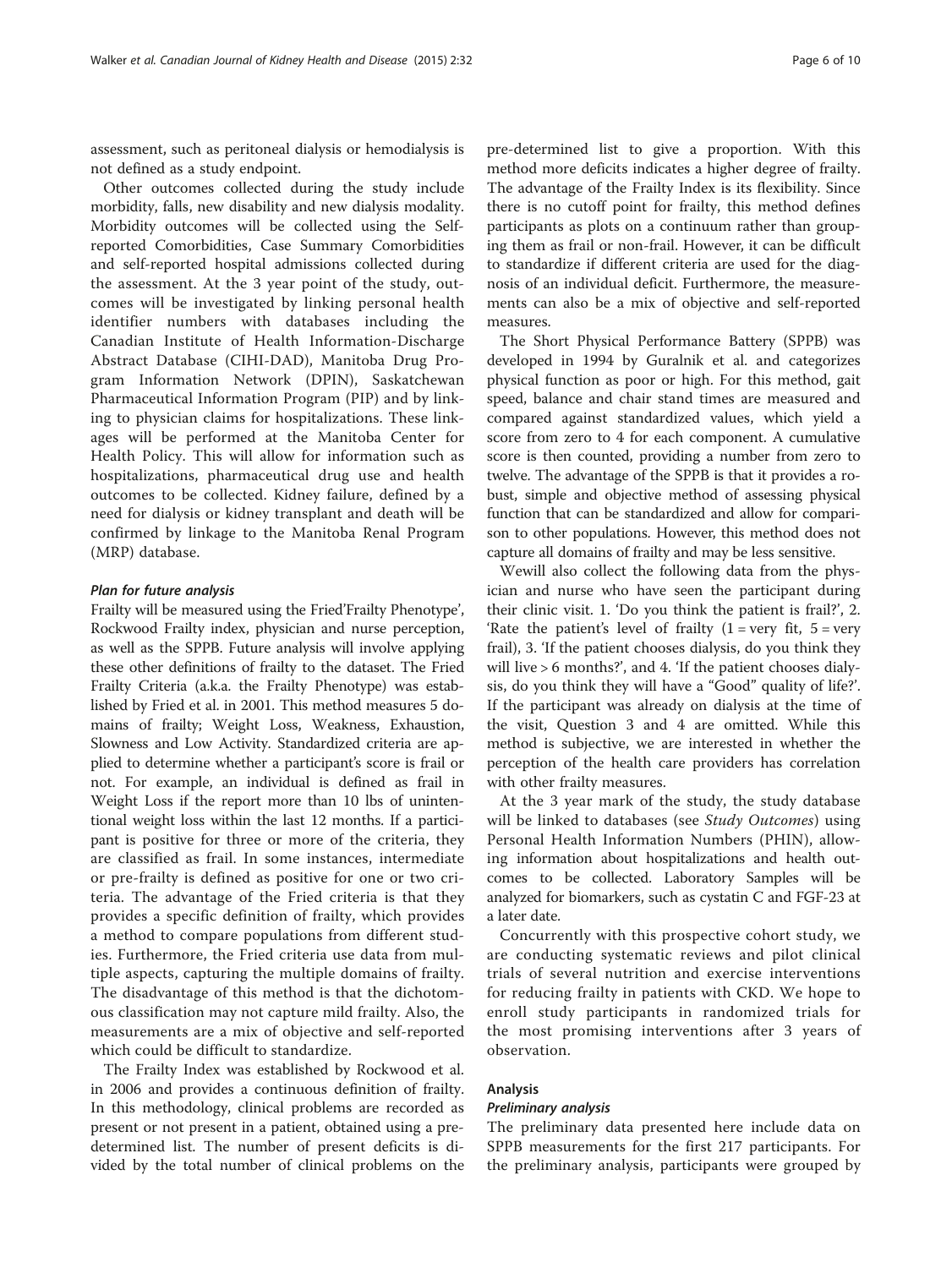SPPB scores, score  $\geq 10$  (normal physical function) and score <10 (reduced lower extremity physical function). For the purposes of this report, we have defined frailty using physical function criteria only. In future reports, we aim to utilize a multi-dimensional definition of frailty.

Continuous variables are expressed as median (interquartile range) and compared using Mann–Whitney Test; categorical variables are expressed as n (%) and compared using Chi-Square or Fisher Exact Test. For the preliminary analysis, a logistic regression model was created using the baseline data (participants who had undergone at least one assessment). The primary outcome of the model was SPPB score <10, which is defined as frail (reduced physical function). In the preliminary analysis, we examined the association between age, gender and common comorbid conditions in patients with CKD with a frailty definition based on the SPPB.

# Results

## Baseline characteristics

The baseline characteristics of the CanFIT cohort can be found in Table 2. To date, 217 participants completed a

baseline assessment and 52 participants have completed their first follow-up assessment. An additional 137 potential participants were approached but not suitable for inclusion to the study. Of these, 116 declined to participate, 9 were unable to speak English, 7 had severe visual or hearing impairment and 5 had known cognitive impairment. Data were collected from 2 of the 4 sites (Seven Oaks General Hospital and St. Boniface General Hospital) as these were the first sites to begin enrolment.

## Short physical performance battery

The SPPB data from 217 participants were analysed and are reported in Table [3](#page-7-0). 122 (56 %) participants were defined as reduced physical function (SPPB score <10) and 95 participants were defined as having normal physical function (SPPB score  $\geq$ 10). The overall mean score for SPPB was 8.04, while the mean score by section was: Chair stand: 2.02, Balance tests: 2.98 and 4 m gait speed test: 3.10.

Factors associated with reduced physical function (SPPB < 10) Older age, higher weight and higher pulse pressure were associated with reduced physical function. Diabetes

| Table 2 Baseline characteristics of the study population to date |  |  |  |
|------------------------------------------------------------------|--|--|--|
|------------------------------------------------------------------|--|--|--|

| Variable                           | Full Cohort ( $N = 217$ ) | $SPPB \ge 10 (N = 95)$ | $SPPB < 10 (N = 122)$ |
|------------------------------------|---------------------------|------------------------|-----------------------|
| Age (years)                        | 70.3 (60-79.1)            | 62.9 (52.9-72.3)       | 74.6 (63.4-82.5)      |
| Gender (Female)                    | 84 (40.0 %)               | 27 (29.4 %)            | 57 (48.3 %)           |
| Weight (kg)                        | 83 (71.7-96.6)            | 81.2 (72-95.9)         | 86.1 (71.7-96.6)      |
| Systolic Blood Pressure (mmHg)     | 137 (124-151)             | 135 (123-149)          | 140 (126-151)         |
| Diastolic Blood Pressure (mmHg)    | 74 (66-82)                | 78 (68-85)             | $71(65 - 78)$         |
| Pulse Pressure (mmHg)              | 64 (52-76)                | 59 (48-70)             | 69.5 (57-79)          |
| Laboratory Values                  |                           |                        |                       |
| eGFR (mL/min/1.73 m <sup>2</sup> ) | $19(14-27)$               | $18(13-26)$            | $20(16-27)$           |
| Creatinine (umol/L)                | 250.5 (189-334)           | 273.5 (202-404)        | 229 (186-309)         |
| Log Urine ACR                      | $3.3(1-5.1)$              | $3.3(1.1-5)$           | $3.3(0.9-5.2)$        |
| Hemoglobin (g/L)                   | 114 (107-124.5)           | 118 (110-126)          | 113 (105-122)         |
| Hemoglobin A1c (%)                 | $6.3(5.7 - 7.9)$          | $5.9(5.5 - 7.5)$       | $6.8$ $(5.8-8.1)$     |
| Blood Glucose (mmol/L)             | $6.6$ $(5.4-9.6)$         | $6.2$ (5.3-8.5)        | $7.3(5.5-9.9)$        |
| Comorbidities                      |                           |                        |                       |
| Visual or Hearing Impairment       | 101 (46.5 %)              | 32 (33.7 %)            | 69 (56.6 %)           |
| Hypertension                       | 181 (85.0 %)              | 76 (80.0 %)            | 105 (89.0 %)          |
| Dyslipidemia                       | 133 (63.0 %)              | 55 (57.9 %)            | 78 (67.2 %)           |
| Diabetes (Type I or II)            | 128 (60.4 %)              | 40 (42.1 %)            | 88 (75.2 %)           |
| Previous MI                        | 29 (13.7 %)               | 8 (8.4 %)              | 24 (20.5 %)           |
| Congestive Heart Failure           | 31 (14.6 %)               | 5(5.3%)                | 24 (20.5 %)           |
| Neurologic Disease                 | 51 (24.1 %)               | 3(3.2%)                | $9(7.7\%)$            |

Note: Continuous variables are expressed as Median (Interquartile Range) and compared using Mann–Whitney Test; Categorical variables are expressed as N(%) and compared using Chi-Square or Fisher Exact Test

Neurologic Disease contains stroke, transient ischemic attack and Parkinson's disease. ACR Albumin Creatinine Ratio, MI Myocardial Infarction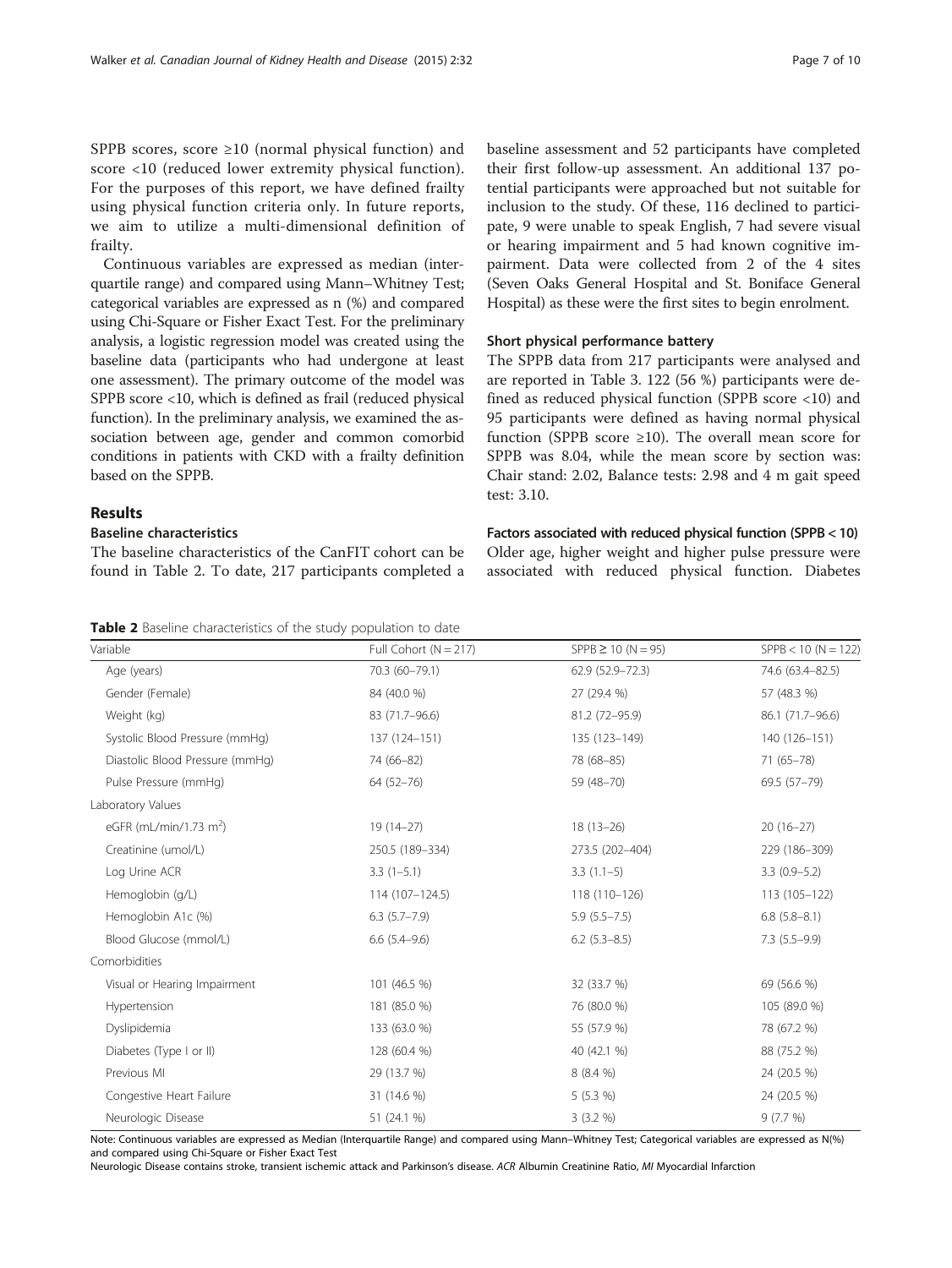| Variable                           | $SPPB \ge 10$ (N = 95) | $SPPB < 10$ (N = 122) | $P-Value$ |
|------------------------------------|------------------------|-----------------------|-----------|
| Age (years)                        | 62.9 (52.9-72.3)       | 74.6 (63.4-82.5)      | < 0.0001  |
| Gender (Female)                    | 27 (29.4 %)            | 57 (48.3 %)           | 0.0054    |
| Weight (kg)                        | 81.2 (72-95.9)         | 86.1 (71.7-96.6)      | 0.3352    |
| Systolic Blood Pressure (mmHg)     | 135 (123-149)          | 140 (126-151)         | 0.2047    |
| Diastolic Blood Pressure (mmHg)    | 78 (68-85)             | 71 (65-78)            | 0.0008    |
| Pulse Pressure (mmHg)              | 59 (48-70)             | 69.5 (57-79)          | < 0.0001  |
| Laboratory Values                  |                        |                       |           |
| eGFR (mL/min/1.73 m <sup>2</sup> ) | $18(13-26)$            | $20(16-27)$           | 0.0901    |
| Creatinine (umol/L)                | 273.5 (202-404)        | 229 (186-309)         | 0.0273    |
| Log Urine ACR                      | $3.3(1.1-5)$           | $3.3(0.9 - 5.2)$      | 0.7659    |
| Hemoglobin (g/L)                   | 118 (110-126)          | 113 (105-122)         | 0.0107    |
| Hemoglobin A1c (%)                 | $5.9(5.5 - 7.5)$       | $6.8$ $(5.8-8.1)$     | 0.0014    |
| Blood Glucose (mmol/L)             | $6.2$ (5.3-8.5)        | $7.3(5.5-9.9)$        | 0.0793    |
| Comorbidities                      |                        |                       |           |
| Visual / Hearing Impairment        | 32 (33.7 %)            | 69 (56.6 %)           | 0.0008    |
| Hypertension                       | 76 (80.0 %)            | 105 (89.0 %)          | 0.0682    |
| Dyslipidemia                       | 55 (57.9 %)            | 78 (67.2 %)           | 0.1617    |
| Diabetes (Type I or II)            | 40 (42.1 %)            | 88 (75.2 %)           | < 0.0001  |
| Previous MI                        | 5(5.3%                 | 24 (20.5 %)           | 0.0013    |
| Congestive Heart Failure           | 5(5.3%)                | 26 (22.2 %)           | 0.0005    |
| Neurologic Disease                 | 12 (12.6 %)            | 39 (33.3 %)           | 0.0005    |
|                                    |                        |                       |           |

<span id="page-7-0"></span>Table 3 Baseline characteristics of patients stratified by SPPB

Note: Continuous variables are expressed as Median (Interquartile Range) and compared using Mann–Whitney Test; Categorical variables are expressed as N(%) and compared using Chi-Square or Fisher Exact Test

Neurologic Disease = stroke, transient ischemic attack, Parkinson's disease, ACR Albumin Creatinine Ratio, MI Myocardial Infarction

mellitus (Type 1 or 2), dyslipidemia and hypertension were more prevalent in the reduced physical function group. Participants in the frail group were also more likely to have suffered a cardiac or vascular event (16.8 % vs 41.9 %). In our regression model, older age, female gender and presence of diabetes were associated with frailty. Cardiovascular and peripheral vascular disease were not associated, and the presence of congestive heart failure had a trend towards a positive association. (OR 2.74 95 % CI0.86–8.75) (Table [4\)](#page-8-0).

## **Discussion**

In the 217 people recruited to date in the CanFIT Study, 56 % of participants had reduced physical function at baseline. Participants with reduced physical function were more likely to be older, female, have a wider pulse pressure and suffer from comorbidities such as diabetes, heart disease and neurological disease. It is striking that after adjusting for age, gender and comorbidities, the risk of having reduced physical function was 7 fold higher in those with diabetes. This suggests that diabetes may lead to impairment of physical ability in patients with CKD independent of overt changes in kidney function or cardio/cerebrovascular events. Future analyses

from CANFIT will allow us to examine other definitions of frailty, and associate them with long term outcomes.

Previous studies of frailty in CKD have primarily focused on earlier stages of CKD, or on patients receiving dialysis, and have used the Fried Criteria to define frailty. Our study will define frailty using multiple definitions and has already identified a high burden of frailty at time of study enrollment using the SPPB. Interestingly, eGFR is not associated with reduced physical function in our study cohort, unlike the results of some other recent studies [[15](#page-9-0), [16](#page-9-0)]. This may be a result of the narrow selection of kidney function of our population (eGFR < 30 mL/min/1.73 m<sup>2</sup>) and the potential limitations of using serum creatinine based equations for determining kidney function.

Previous studies have also examined the association between frailty and adverse outcomes in patients with CKD and have determined that coexistence of CKD and frailty leads to poorer outcomes, such as death or dialysis [[9, 15](#page-9-0)]. These studies however have been in patients with earlier stages of CKD, and have had limited ability to determine the association between CKD, frailty and dialysis modality decisions. Similarly, the lack of repeated measures of physical and cognitive function in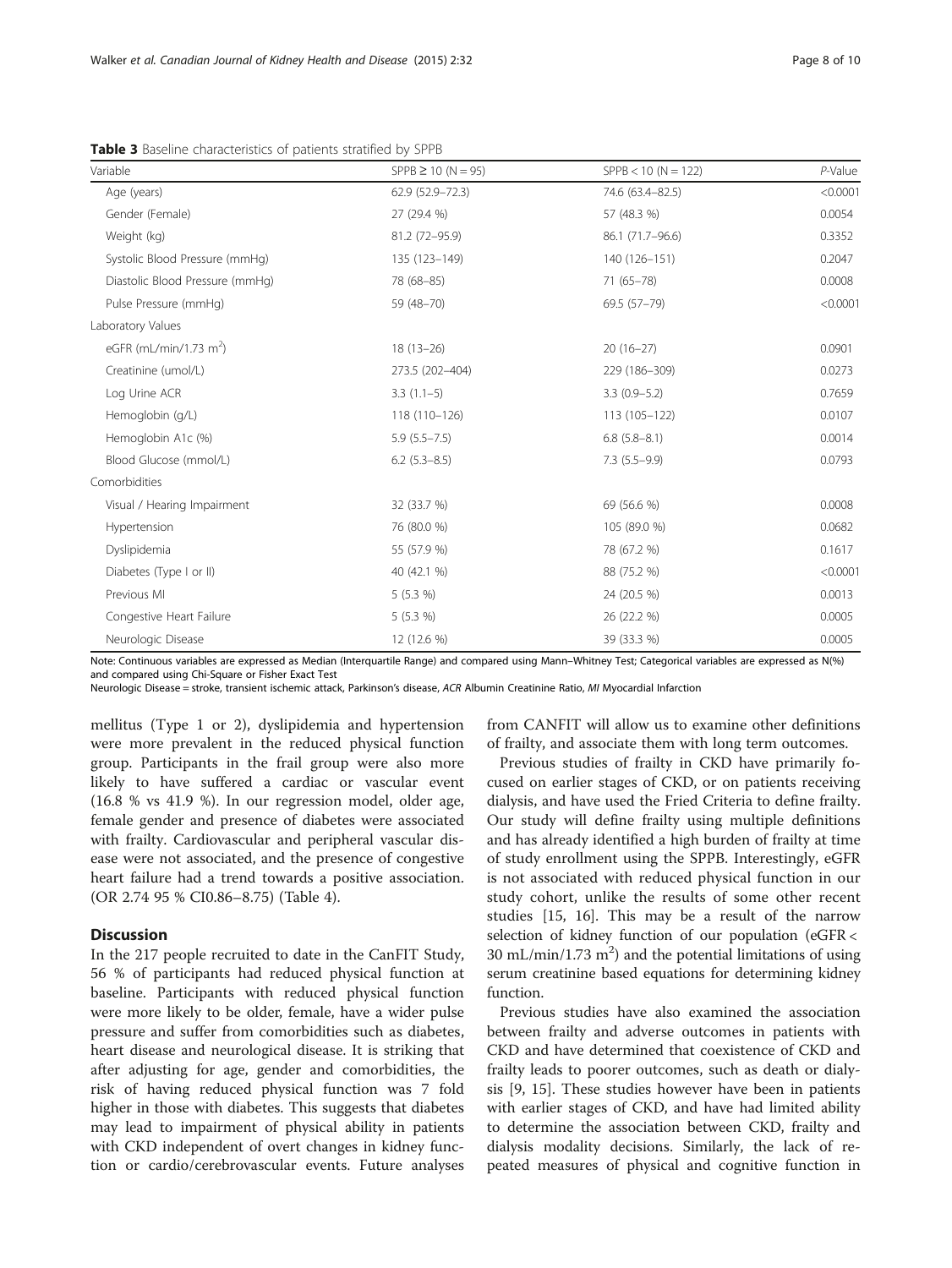<span id="page-8-0"></span>Table 4 Factors associated with SPPB Score <10

| Model 2                                       |      |                |            |
|-----------------------------------------------|------|----------------|------------|
| Variable                                      | OR.  | 95 % CI        | $P-V$ alue |
| Age (years)                                   | 1.09 | $1.05 - 1.12$  | < 0.0001   |
| Gender (Female)                               | 3.50 | 1.69-7.22      | 0.0007     |
| Diabetes (Type I or II)                       | 6.95 | $3.18 - 15.20$ | < 0.0001   |
| Cardiac Issue                                 | 1.25 | $0.52 - 3.01$  | 0.6200     |
| Peripheral vascular disease                   | 1.14 | $0.40 - 3.23$  | 0.8052     |
| Congestive heart disease                      | 274  | $0.86 - 8.75$  | 0.0900     |
| Area under the ROC curve: 0.831 (0.776-0.885) |      |                |            |

All Variables in model 5 were considered in stepwise selection. Cardiac Issue = MI, Previous Angioplasty or Stent, Previous Cardiac Surgery. ACR Albumin Creatinine Ratio, CI Confidence Interval, OR Odds Ratio, MI Myocardial Infarction, TIA Transient Ischemic Attack

the existing literature has also limited the understanding of the natural history of the CKD-Frailty interaction.

#### **Strengths**

The CanFIT Study represents a novel opportunity to observe the clinical history of people with CKD and the co-occurrence of frailty and comorbid conditions. We hope that longitudinal analysis of our cohort will provide valuable insight into the links between frailty and outcomes in CKD. Our study is unique because we plan to assess frailty longitudinally in people with advanced CKD, following participants as they transition to different dialysis modalities or to conservative (non-dialysis) care. Our inclusion of people who are not frail will allow us to describe the development of new-onset frailty, and identify its predictors. In the short term, our goal is describe the trajectory of frailty and its relationship with other patient characteristics. The diversity of data collected will allow us to define frailty in our population using multiple constructs. Conducting the study in a single-payer system will also allow us to minimize attrition over long term follow up. In the long term, we aim to understand more about the pathophysiology of frailty in CKD patients and to investigate the feasibility and effectiveness of targeted interventions to improve their physical and cognitive function and eventually improve patient outcomes. These interventions may range from nutritional and physical activity based treatments that target physical function to care pathways that better accommodate the needs of the frail patient. We are presently conducting scoping and systematic reviews to identify deficits in the literature and hope to begin prospective studies in the upcoming years.

## Limitations

There are some limitations to our study. First, all of our patients have an eGFR < 30 ml/min/1.73 m<sup>2</sup> and are referred to be cared for by specialized interprofessional CKD clinic teams. As such, our findings may not be

generalizable to patients with earlier stages of CKD, unreferred populations or those on dialysis. Our target population was chosen as it was underrepresented in previous studies of frailty and CKD, and is likely to have a high incidence of adverse outcomes (particularly dialysis starts) given the lower level of kidney function. Secondly, some of the measures in our study, such as physical activity and cognitive function, are determined using validated questionnaires. These instruments are less accurate than gold standard tests such as accelerometry or a detailed neurocognitive battery, but were chosen for ease of administration by decreasing responder burden. In the future, we may conduct sub studies incorporating more detailed measures in a subset of the original study population. Third, we decided not to use substitute decision maker's consent to enrol patients who were unable to provide informed consent because of dementia or language barriers: this may introduce bias by excluding those with the most severe cognitive impairment and it reduces our ability to include all ethnic and cultural groups. Omission of these patients could affect the description of burden of frailty in this population, however, the number of patients excluded to date for this reason was small (2 patients). In our future analyses, we will analyse the physician and nurse impression of frailty, which are variables that have not been validated, to our knowledge. Finally, our study uses multiple research coordinators to collect data, which could introduce inter-operator variability. We will minimize this through detailed standard operating procedures, extensive standardized training, and ongoing data audits. We will use statistical methods to identify differences between study sites and research coordinators and assess for inter-operator variability.

#### Summary

The preliminary results of the CanFIT Study demonstrate the feasibility of our study. We have also identified a strong association between diabetes and frailty in people with CKD. In future analyses, the CanFIT Study cohort will provide further insight into the clinical history of frailty and advanced CKD and its impact on dialysis decisions, treatment and outcomes with a view to investigate the feasibility and effectiveness of targeted interventions to improve outcomes.

#### Competing interests

The authors declare that they have no competing interests.

#### Authors' contributions

SW participated in data collection, coordination and drafting of the manuscript. RB participated in data collection. FE participated in data collection. PK participated in the design of the study. CR participated in the design of the study. CB participated in the design and coordination of the study. LS participated in the design and coordination of the study. NT conceived of the study, and participated in its design and coordination and helped to draft the manuscript. All authors read and approved the final manuscript.